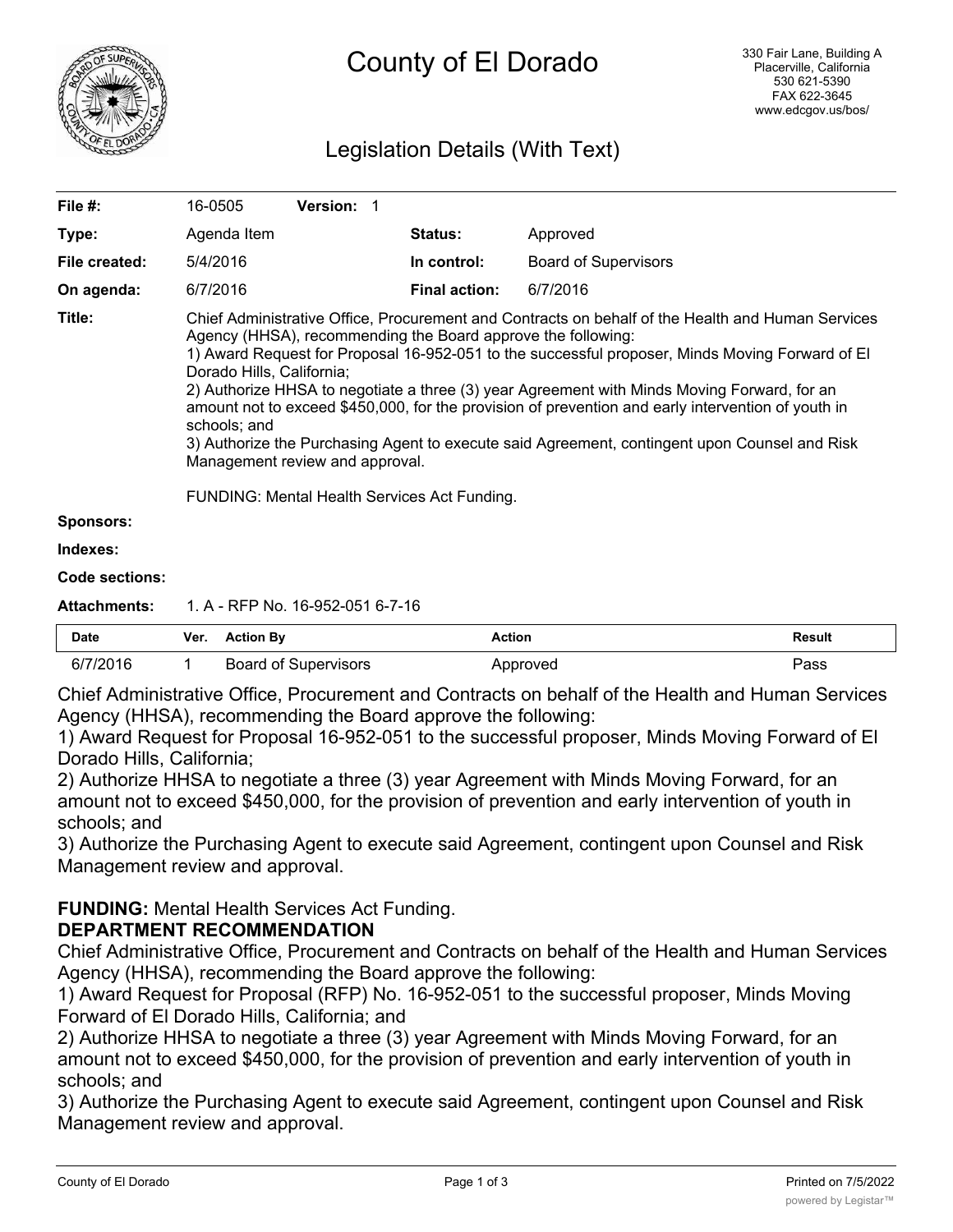Make findings that it is more feasible and economical to engage an outside contractor for the provision of prevention and early intervention for youth in schools in accordance with Ordinance 3.13.040.

Additionally, HHSA has determined that services provided pursuant to Proposal 16-952-051 satisfy the criteria defined in Chapter 3.13, Section 3.13.030 of the County Ordinance. The County does not have personnel necessary to perform the work; therefore, it is more economical and feasible to engage an independent contractor for the provision of prevention and early intervention of youth in schools.

### **DISCUSSION / BACKGROUND**

On February 15, 2016, the Procurement and Contracts Division, on behalf of the Health and Human Services Agency, released Request for Proposal 16-952-051, soliciting responses for Prevention and Early Intervention services for Youth in Schools. Two responses were received which met the requirements of the RFP. Following closure of the RFP on March 25, 2016, the two responses were reviewed by a panel of three evaluators; two staff representing mental health services within HHSA and one member of the Mental Health Commission. A consensus meeting was convened on April 19, 2016 which identified Minds Moving Forward as the vendor with the highest scoring proposal, scoring 82.67 points out of a possible 100. The proposal not selected scored 62.33 points out of a possible 100.

The purpose of the project is to develop a school-based system of support for students that address prevention of or early intervention for mild to moderate mental illness to help students develop skills to deal more effectively with depression, stress, teasing, bullying, relationships, anger, frustration, hopelessness, and other mental health issues. Minds Moving Forward is based in El Dorado Hills, and offers a school-based prevention and early intervention program for youth in schools based on the evidence based models *Lifelines* and *Reconnecting Youth: A Peer Group Approach to Building Life Skills. Lifelines* is a comprehensive school-based suicide prevention program for middle and high -school students in rural, urban, and/or frontier geographical locations. *Reconnecting Youth: A Peer Group Approach to Building Life Skills* is a program focused on skill building to increase resiliency against risk factors and control early signs of substance abuse and emotional distress. The program targets students who demonstrate poor school achievement, high potential for dropout, and potential for developing depression, aggression or suicidal ideation.

The services offered by Minds Moving Forward will enable HHSA to expand the curriculum of services available to youth in the community targeting areas of identified need through the MHSA Planning Process.

### **ALTERNATIVES**

Should the Board decline to award RFP No. 16-952-051, HHSA would be unable to provide Prevention and Early Intervention Services for Youth in Schools.

### **OTHER DEPARTMENT / AGENCY INVOLVEMENT**

Procurement & Contracts

### **CAO RECOMMENDATION**

It is recommended that the Board approve this item.